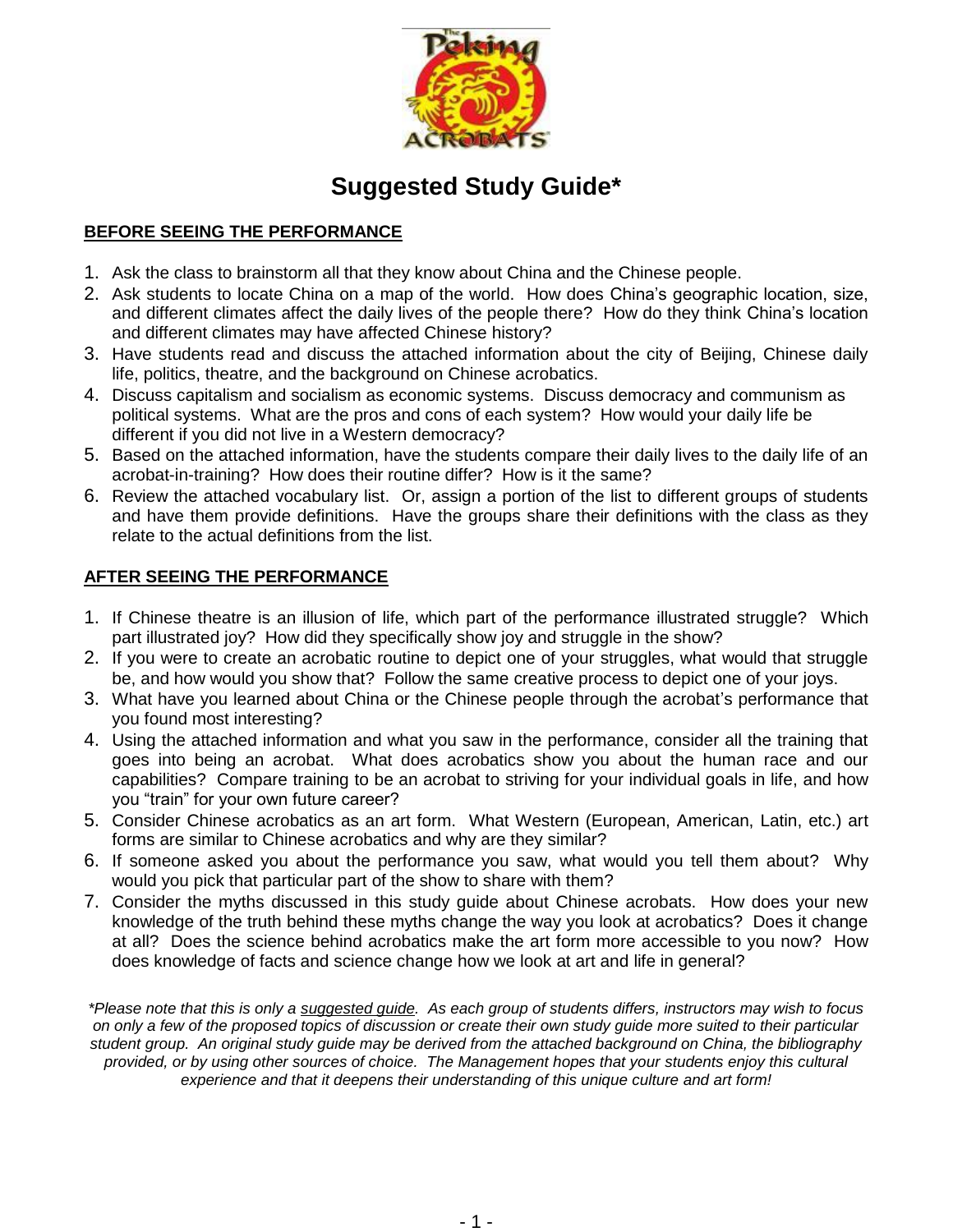

## **A Brief Overview**

Peking (pron. *pee king or pay king)*, which means "Northern Capital" in Chinese, has been a center of civilization for thousands of years. Some of the earliest known pre-historic human beings inhabited the area around Peking. Sometime between 1918 and 1939 the fossilized remains of Peking Man (also known as *homo erectus pekinensis*), who lived about 50,000 years ago, were found in a village around 30 miles southwest of Peking. It is also certain that nearly 3,000 years ago, Neolithic communities existed on or near the location of present day Peking. In the early part of the 20<sup>th</sup> century, the city of Peking was renamed Beijing (pron. *bay jing)* because, as the story goes, foreigners who visited the city kept mispronouncing the word Peking!

The earliest and longest enduring system of government in China was the dynasty, beginning around 2070 BC. In a dynasty, an emperor ruled until he died or passed the throne on to his first-born son, nephew, or grandson. As a result of political upheaval in 1911 led by revolutionaries, the most famous of whom was Sun Yat-sen, the dynastic system of government finally ended. Years of war and civil conflict followed. In 1949, the Communist Party of China, under the leadership of Mao Zedong, took control of China's mainland, and it became the People's Republic of China. Communism is a form of society where all businesses, property, foods, goods, and services are owned and operated by the government. Today, although private enterprise does exit and is flourishing in China in many areas of endeavor and industry, most Chinese citizens are employed by the government and receive wages, housing, health care, and an education from the government as compensation for their work.

The citizens of modern Beijing are diverse and multi-faceted, as the old embraces the new with great fervor. The Chinese are now able to enjoy many of the modern conveniences that we in the West have come to take for granted. While many still commute to work and school by bus or bicycle, the influences of the West can increasingly be seen in the urban centers of China. Fancy cars, glossy high-rise apartments, shopping malls, cell phones, computers, and fast food restaurants are only part of the imprint that modernity has made on the China of today. During leisure time, young people in particular enjoy a wider range of activities, many involving modern technology like playing video games, chatting with friends on their cell phones and via social networking websites, going to the movies or enjoying DVDs at home, and surfing the Internet.

While such innovations were once rare or even forbidden in China, today they are more prevalent than ever, allowing the Chinese to reap the many benefits of modern technology. And yet, many Chinese still adhere to many traditional ways of life. People practice the ancient art of T'ai Chi ch'uan (a Chinese form of exercise and meditation), either alone or in groups in parks.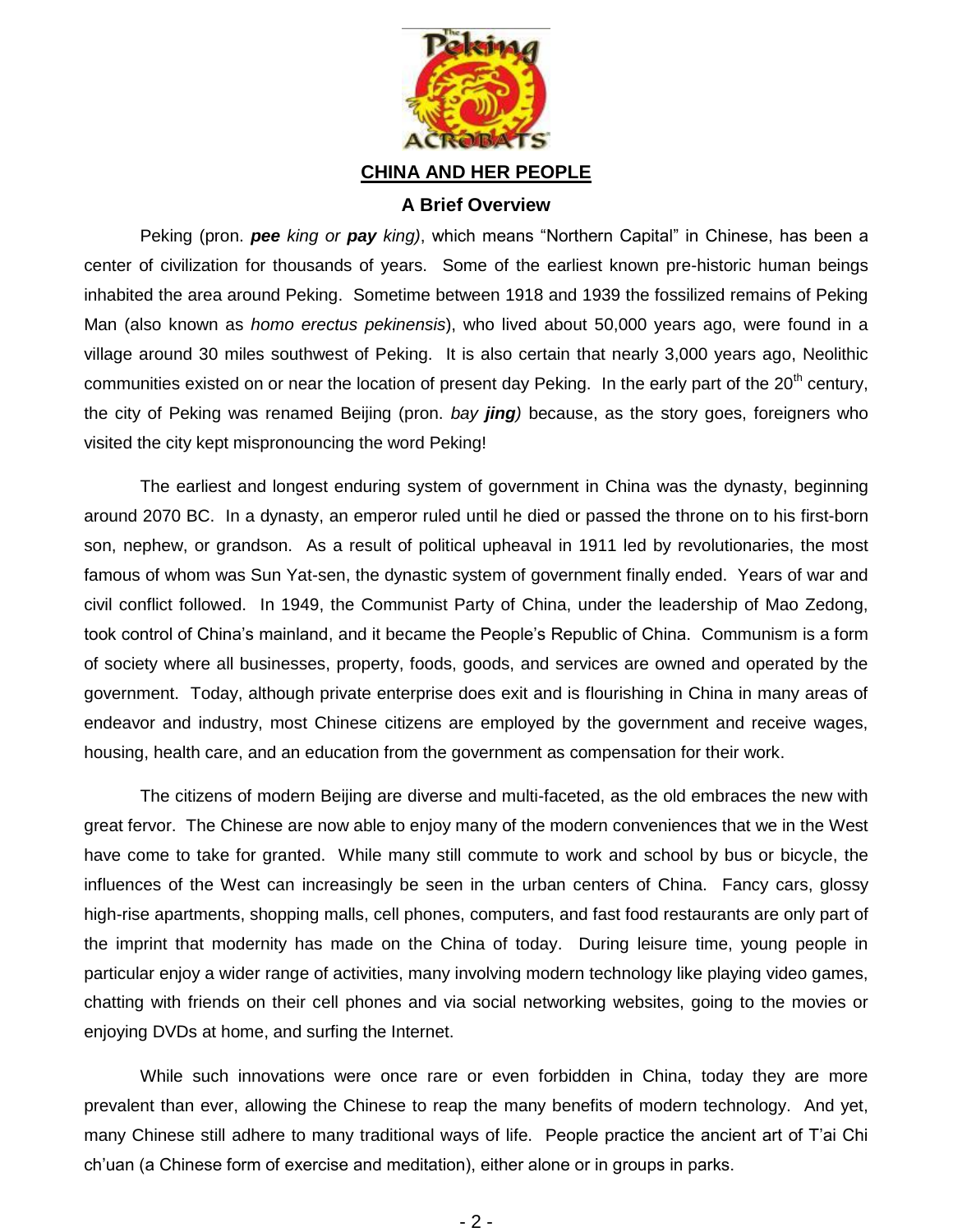

Young people and families who live in Beijing occasionally enjoy taking day trips to the numerous historical sites, like the tombs of the Ming emperors, and the Great Wall. The older people of Beijing, especially the men, gather in restaurants and tearooms, to talk or sit quietly, pondering life and its responsibilities. Children in China learn early to appreciate and revere their elderly relatives. Even though living space is at a premium in Beijing, families try to be responsible for aging parents, grandparents, and other elderly relatives. Because these elders have given of themselves to raise and educate the families of tomorrow, the Chinese people give the elderly great respect for their wisdom from life's experiences.

The ambition of most families is to provide their children with a higher education or, if this is not possible, to secure them a good job. For many, the Chinese government takes over in the education of the nation where the family leaves off. The Chinese government still runs most schools, universities, and technical schools. School begins for children at age 6 when they start Kindergarten. After five years of Chinese language, arithmetic, physical education, music, art, natural science, and political doctrine, Chinese students enter ordinary middle schools. Here, students take classes in politics, Chinese language, mathematics, physics, chemistry, biology, computer science, foreign languages, history, geography, basic agriculture, physical education, music, and art. Students attend ordinary middle school for six years. Most Chinese students do not return to their studies after middle school and go to work instead, either in a factory, on a farm, in the military, or, in other forms of government service.

As the cultural and political center of China, Beijing houses political institutions, prestigious universities, art museums, and theatres. Beijing has a long and rich theatrical history, dating back centuries to the Shang dynasty (1523-1028 BC). During the rule of the Shang dynasty, "seers" performed ceremonial songs and dances to honor the gods, invoking them to drive out pestilence, cause crops to be abundant, or create other "miracles." By the Han dynasty, (around 202 BC) court entertainers were very popular. Clowns, wrestlers, acrobats, singers, and musicians entertained emperors and their attendants by acting out mythical stories and famous fables.

These entertainments were the precursors of Peking Opera, which is a multi-faceted art form. Peking Opera combines singing, dancing, acrobatics, martial arts, pantomime, highly stylized acting, costume, make-up, and more to create fantastic stage productions. The fundamental belief of Chinese theatregoers is that theatre, at best, should be an illusion of life. Good Chinese theatre must show the real struggle of humans to succeed and survive, as well as the joys of living. THE PEKING ACROBATS take part in the philosophy of Peking Opera and bring it to the world.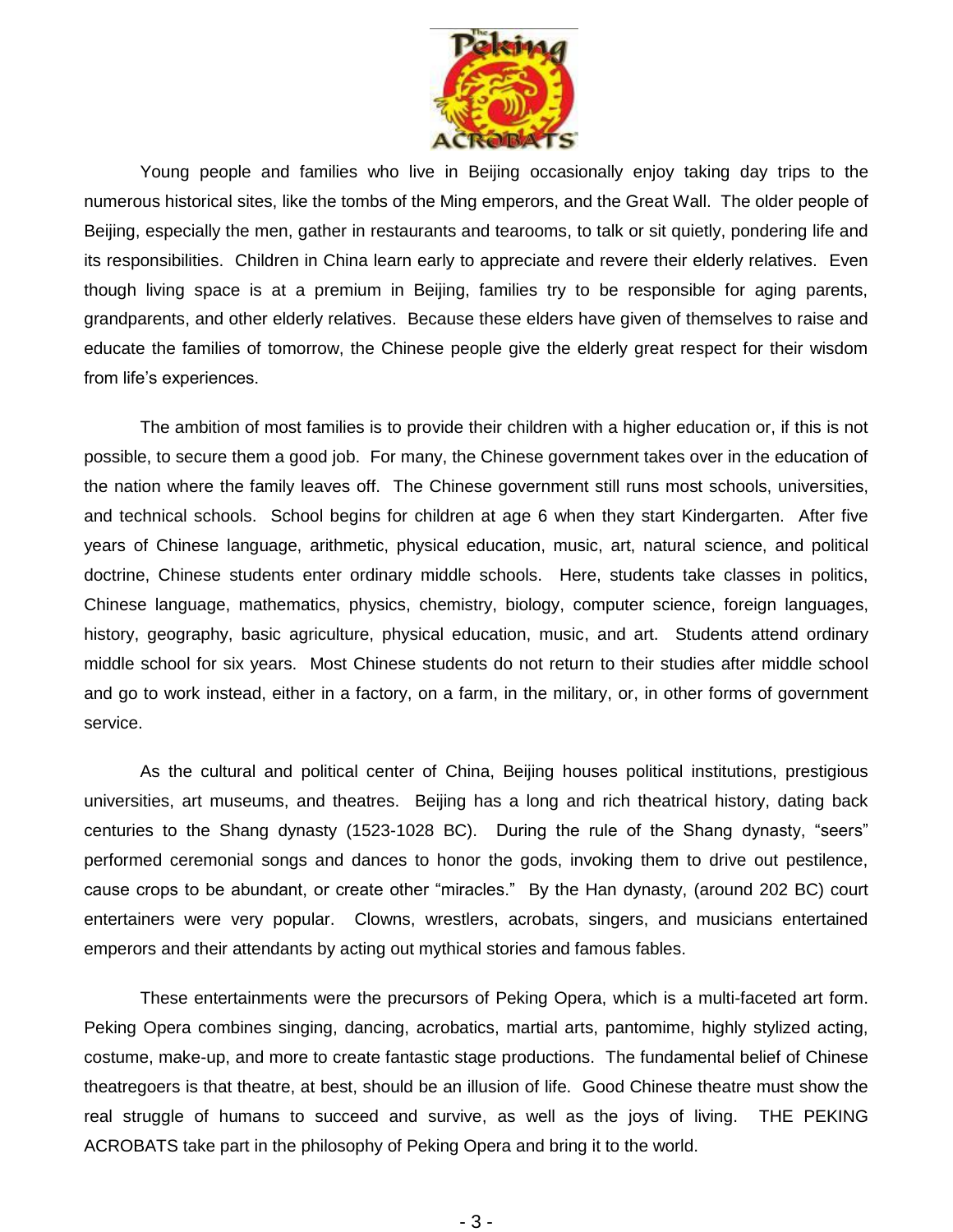

Acrobatics as an art form displays the grace, beauty, strength, and agility of the human race. In their performances, THE PEKING ACROBATS make possible feats of the seemingly impossible, right before your very eyes!

To be able to do this requires a lot of dedication, determination, and years of study and practice. In China, being selected to become an acrobat is an honor, and brings with it a great deal of prestige and the possibility of international travel. Parents encourage their children to audition for acrobatic schools; however, this is also a great sacrifice for parents and students. If selected, the acrobatic school they attend will often be far away from family, friends, and the lives with which the students are familiar. Once selected to attend a special acrobatic school, students take their general education classes in the morning hours. In the afternoon, they will practice gymnastics, juggling, martial arts, and the dynamics of balance, speed, and timing to perfect their craft - the students do this *every day, six days a week*!

Most acrobats begin their life in art at around age 6, but most are not selected to become part of a professional performing troupe until they are around 16 years of age, which is the age of emancipation in China, whereas here in the West a young person becomes an adult at 18 years old. There are some acrobats who excel at their studies, and are selected to become professional performers when they are as young as 13 or 14 years of age. Imagine being chosen for a professional troupe and traveling the world at such a young age! While on tour, the acrobat will see many corners of the globe and will meet new and different people. THE PEKING ACROBATS are truly representatives of their country and art, and they take great pride in being selected to perform for audiences like you!

### **DAILY LIFE FOR THE PEKING ACROBATS®**

A typical day in the life of THE PEKING ACROBATS while they are on tour consists of early mornings on the bus to drive to the city where they will perform that evening or the next day. Upon arrival, they go to their hotel and get settled into their rooms. Then, they go to the theatre where they prepare for their performance. After the performance, there may be a reception or brief party where the acrobats meet and greet audience members. After this, it's back to the hotel, where everyone has a good night's sleep before starting all over again the next day.

During their time off, they spend their time much like Western young people. They might organize a quick game of soccer, badminton, or table tennis. They listen to Asian pop or other kinds of music on their iPods, they play video games, text, and e-mail their families and friends at home on their cell phones, laptop computers, or iPads, and they go to the movies when there is time on the road.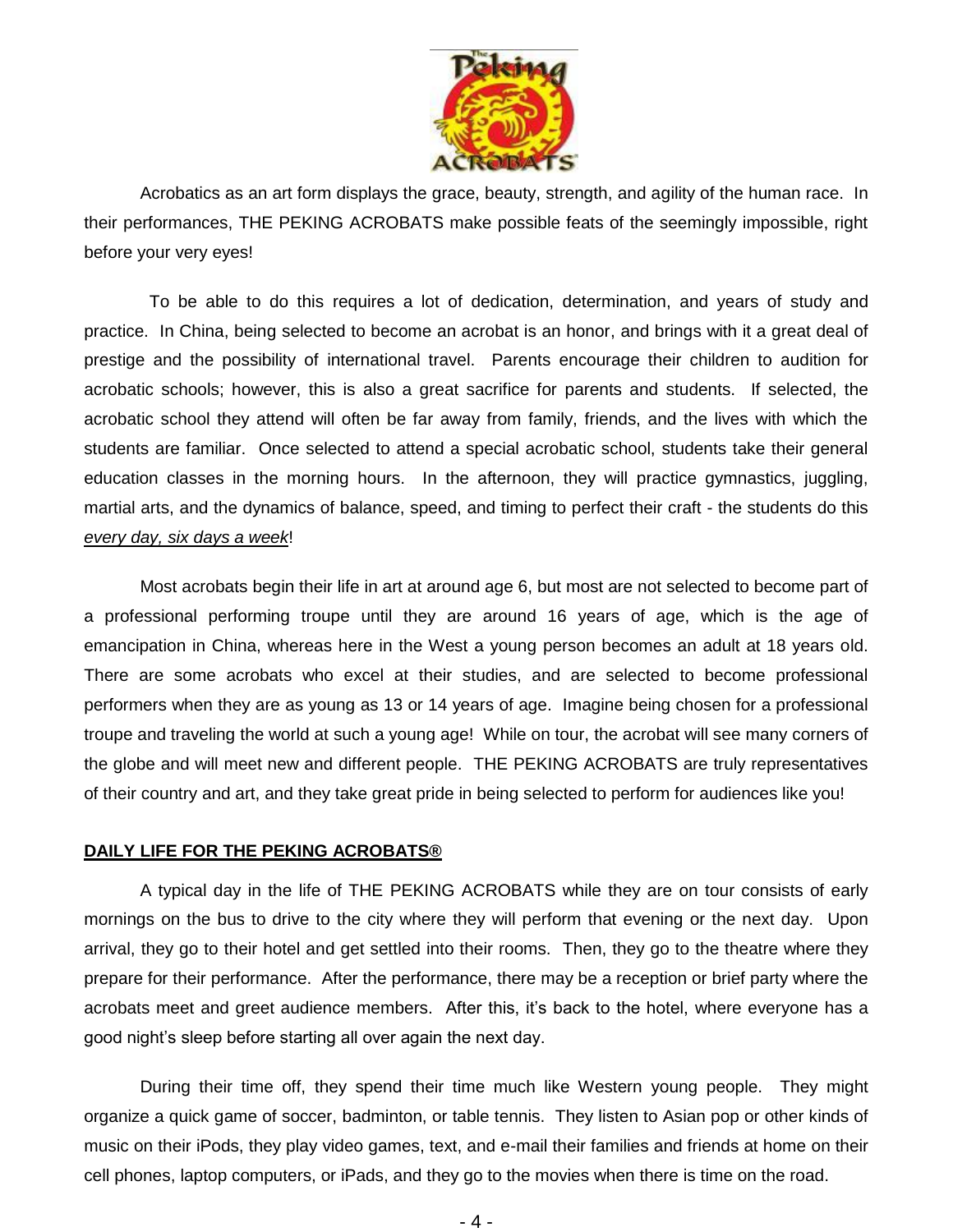

At their hotel, they might enjoy a swim or a work out, or simply read a book on their Kindles or other e-readers, and have a rest! In essence, the performers are very much like young people here in the West, only they travel the world sharing their incredible physical talents and showmanship with vast audiences. The performers see a great deal of America while on tour and enjoy meeting people from all walks of life in their travels. When they return home to China, they have a wealth of memories that they eagerly share with their families and friends. Becoming a member of THE PEKING ACROBATS means hard work and being far from home for long periods, but it also offers benefits such as traveling and fun!

THE PEKING ACROBATS are directed by the Hai family, who are very famous acrobats in China and the US. Their clan boasts three generations of acrobatic tradition. This troupe will astound, amaze, and inspire you, while at the same time providing a taste of Chinese culture and bringing us a little closer to mutual understanding between all people!

#### **CHINESE ACROBATIC MYTH-BUSTERS!**

THE PEKING ACROBATS begin training at a very young age. While they make everything appear easy on stage, there is a great deal of difficulty associated with the feats they perform. Because of their unique abilities, many myths have been perpetuated about both contortionists and acrobats. While most of these myths come from people's unfamiliarity with human [anatomy](http://www.answers.com/topic/anatomy) and [physiology,](http://www.answers.com/topic/physiology) some are just falsehoods that were invented and passed down through the years in an effort to mystify a given performer's skills. The concept of mystification occurs when a truth is purposely hidden to confuse or bewilder another person or a group of people. The truth is that a contortionist or any flexible athlete has to work hard most of their lives, combining diet and exercise with practice and discipline, to be able to perform these amazing feats.

Contortionism is an unusual form of physical display which involves the dramatic bending and flexing of the human body. Contortion is often part of acrobatics and circus acts. In general, contortionists do have a certain degree of unusual natural flexibility, which is enhanced through years of gymnastic training and physical discipline. These performers have inspired comic book characters, such as the Elongated Man, who is a DC Comics superhero and a reserve member of the Justice League! With all of this mystery surrounding the acrobats' abilities, it is no wonder that there have been so many myths created to explain how they do it. Let us explore and bust some of those myths right now!

**Myth # 1: Contortionists apply [snake oil](http://www.answers.com/topic/snake-oil-1) to their joints or drink special elixirs to become flexible.** This was a popular myth during the 19th century when medicine shows hired contortionists to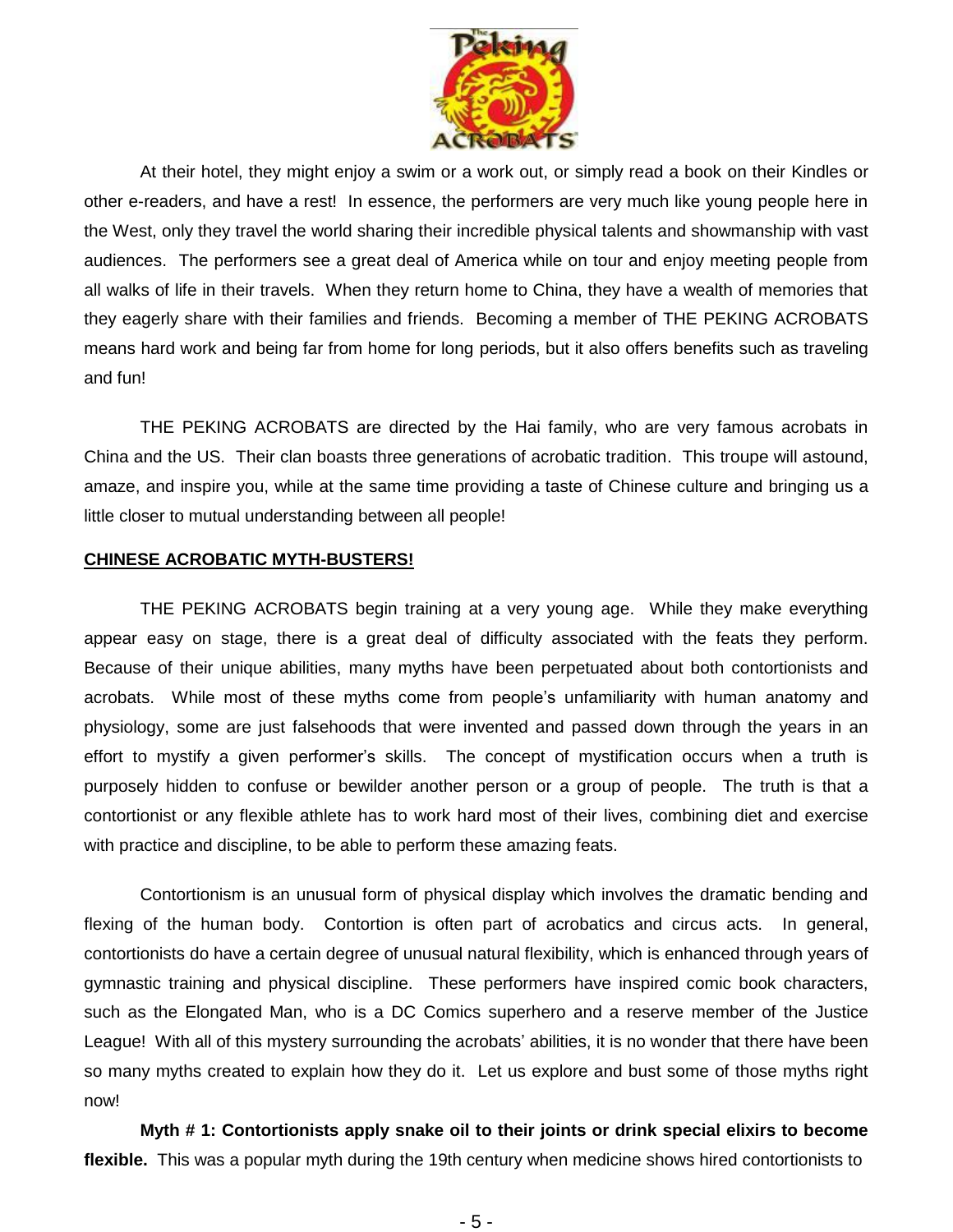

"prove" the effectiveness of their arthritis "medicines." Their extreme bending abilities were not actually the result of their medicines, but were simply the unusual flexibility of the contortionist. THE PEKING ACROBATS do not use magic potions or snake oil to be able to perform, but what they put into their body definitely has an effect on their abilities. Instead of some magic potion, the acrobats eat very healthy foods, consuming lots of fresh fruits and vegetables, lots of lean meat and drinking plenty of water. That is not to say that, occasionally, they do not like to eat junk food now and again, but they do so in moderation!

**Myth # 2: "Double-jointed" people have more joints than most people do.** Every fullyformed person has the same number of [joints.](http://www.answers.com/topic/joint) "Double-jointed" is a slang expression used to describe the appearance of a person who can bend much further than one might think a joint would allow a limb to bend.

**Myth #3: Contortionists have to dislocate their joints when they bend unusually far.** Since some loose-jointed people are able to pop a joint out of its socket without pain, it may be hard to tell whether a joint is actually dislocated without an x-ray. However, as long as the joint socket is the right shape, most extreme bends can be achieved without dislocating the joint. Actual dislocations are rarely used during athletic contortion acts since they make the joint more unstable and prone to injury. It important to note here that a dislocated limb cannot lift itself or support any weight.

**Myth #4: Contortionists can bend "bonelessly" in any direction.** The amount of flexibility of every joint in every person varies from below average to extremely flexible, including every degree of flexibility in between. Contortionists can create the [illusion](http://www.answers.com/topic/illusion) of having "boneless" bodies by specializing in the skills that show off their most flexible joints, with the help of their [acting](http://www.answers.com/topic/acting) talent and [mime](http://www.answers.com/topic/mime) skills. THE PEKING ACROBATS spend years training, stretching and exercising everyday to be as flexible as they are. They attend special schools where they spend half of their school day just training to be acrobats one day. Even after they have left school, it is very important for them to continue training. They spend weeks rehearsing for their shows before they go out on tour, and along with their one to two hour performances, five to eight times a week, they stretch and warm up before every show.

**Myth #5: You are either born a contortionist or you're not.** [Muscle](http://www.answers.com/topic/muscle) flexibility can be acquired with persistent training, as long as the shape of the bones in the joint does not limit the range of motion. There are a relatively small number of professional performers who claim they were not unusually flexible before undergoing years of intense training. Those who have naturally flexible joints, however, start out with an advantage, both in knowing that they have an aptitude for contortion, and the amount of flexibility they can eventually achieve.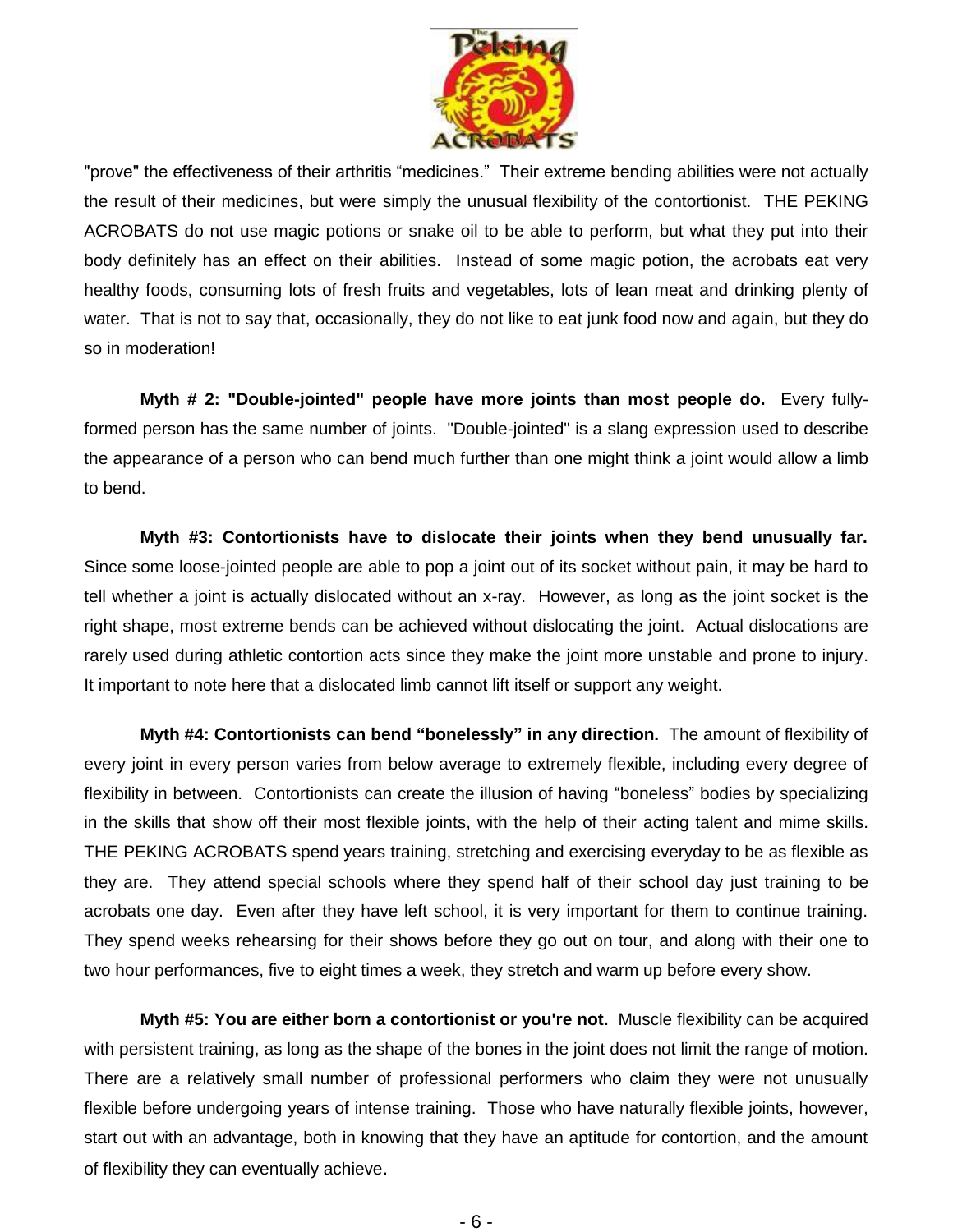

A PEKING ACROBAT is not born, but nurtured. Many of the acrobats in China descend from families of acrobats. These families of acrobats begin training their children at a very young age; some even start training as soon as they can walk. Many families send their children to special schools devoted to the arts, beginning at age 6. At these schools, they devote half of their day to honing their acrobatic skills, including contortionism and other facets of the art. And in their teen years, some will be chosen to join an international touring company like THE PEKING ACROBATS.

#### **THE LION DANCE: THE LEGEND**

Not only are there myths about the acrobats, but there are also myths about where the acts they perform originated. Of all China's cultural festivities, the Lion Dance is one of the most amazing to watch. It combines theatre, music, history, and Kung Fu to create a spectacle that dates back thousands of years. The Lion Dance is a part of many festivities, like the Chinese New Year, planting and harvest festivals, openings of businesses, and weddings. The Lion Dance is believed to chase away evil spirits, bring good luck, longevity, happiness, and prosperity. The Lion symbolizes strength, happiness, courage, and power, making the Lion Dance a favorite entertainment of the ancient Chinese Emperors, as well as the common man.

Although lions are not native to China, their stories date back to the Han Dynasty (202 – 220 B.C.), when they were first sent across Asia as gifts from the Persian Empire to the Chinese Emperors in order to gain the right to trade with Silk Road merchants. Many different stories have been told about the origins of the Lion Dance, and following are just a few of these great myths:

A long time ago, a strange creature appeared in China that horrified and ate men and animals. The fast and fierce creature was called 'Nien' (or Nian), and his name, when spoken, just happened to sound like the Chinese word for 'year'. Neither the fox nor the tiger could fight the 'Nien' effectively, and in despair, the people asked the lion for help.

So, the lion shook his mane, and with a loud ROAR, rushed towards the creature, and wounded it. The Nien hurried away with its tail between its legs! But, it announced it would return to take revenge and one year later, the Nien did return. This time the lion couldn't help the people because he was too busy guarding the Emperor's Gate. So, the villagers decided to do the job themselves. Out of bamboo and cloth, they created an image of the lion, and then two men crawled inside it, and approached the Nien. The "lion" pranced and roared and the monster fled away again. This is the reason why, on the eve of the Chinese Lunar New Year, which usually occurs at the first new moon following the end of the last lunar month of the year, in January or February, the Lions always dance, and when they do, they are frightening away the evil spirits for yet another year (or, Nian)!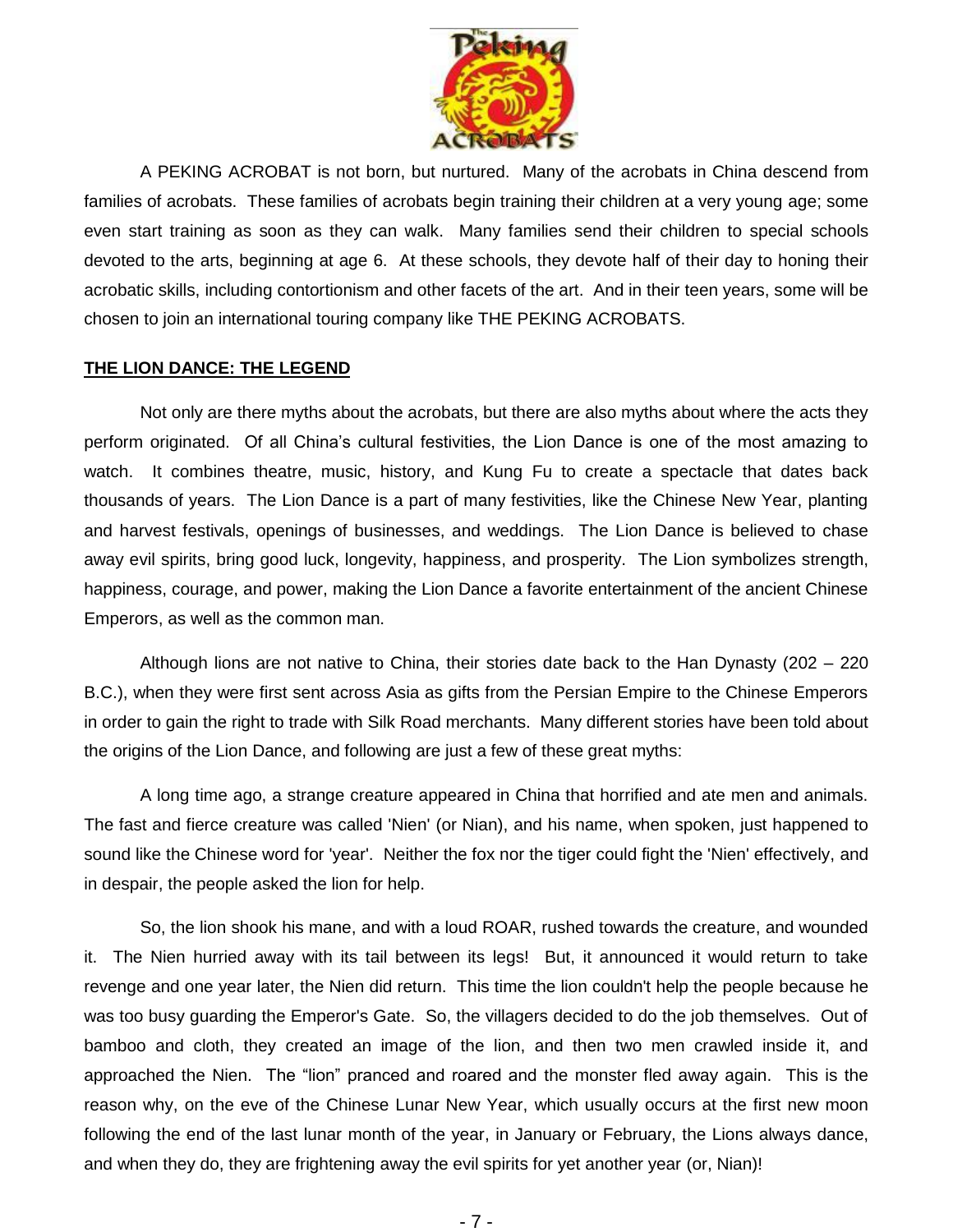

Another popular belief is that the Lion Dance finds its roots in the Tang Dynasty (618-907 B.C.). Legend has it that the Emperor had a strange dream one night. In his dream, an odd creature he had never seen before saved his life and carried him to safety. The next day, wondering what this creature was and what the dream meant, the Emperor described it to his ministers. One of the ministers explained that the strange creature resembled an animal called a "Lion," which did not exist in China at the time. The Emperor, wanting to see this "Lion" while awake, ordered his ministers to create a model of it, and, because in the dream the lion saved him, the lion came to symbolize good luck, happiness, and prosperity.

Inspired by these myths, as well as others, Lion Dancing has spread from Emperors to the people, and has become a vital part of Chinese folk culture. Usually the lion is enacted by two dancers. One handles the head, made out of strong but light materials like papier-mâché and bamboo, the other plays the body and the tail, under a cloth that is attached to the head. The "animal" is sometimes accompanied by three musicians, playing a large drum, cymbals, and a gong. A "Little Buddha" dancer teases the "Lion" with a fan or a giant ball. The head dancer can move the lion's eyes, mouth, and ears for expression of moods. Every kind of move has a specific musical rhythm. The music follows the moves of the lion: the drum follows the lion; the cymbals, and the gong follow the drum player.

Another version of the Lion Dance is colored with military significance. In this version, the Lion's head, carved of wood, and the tail, made of fine silk, bends and weaves as the lion gazes to the west in hopes of returning to his homeland, which was lost to invading barbarians. The "Lion Boys" are performers costumed symbolically as the "invaders" who tease the lion. The Lion's homesick sentiments, displayed by other skillful acrobatics, were meant to inspire the militant fervor of generals and warriors in frontier areas to recover lost lands.

*Revised June 2015.*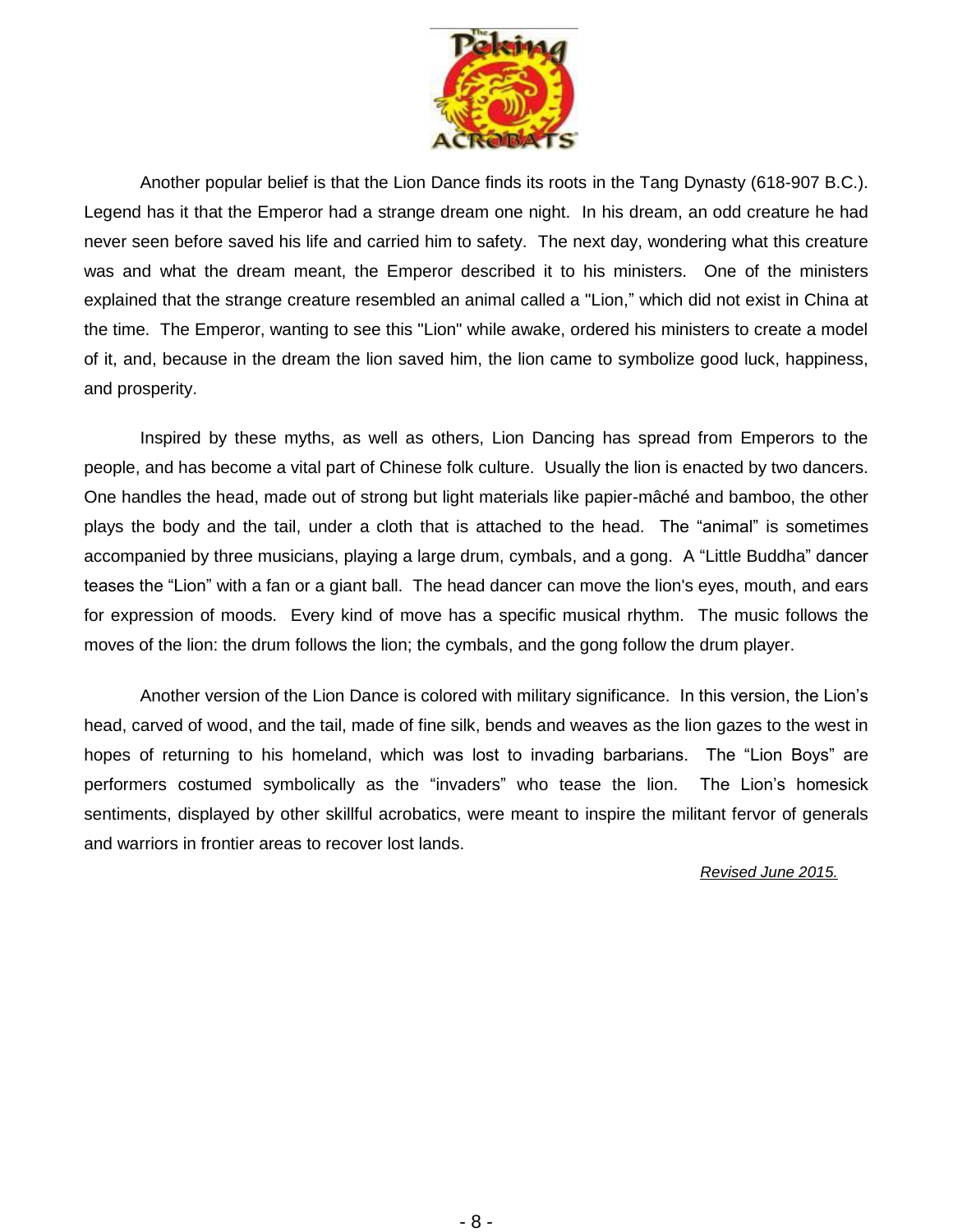

# **SUGGESTED VOCABULARY LIST**

acrobat--one who is skilled in feats of balance and agility in gymnastics.

audition--a "hearing" or trial performance by an actor, dancer or musician to demonstrate suitability or skill.

capitalism--an economic system in which the means of production and distribution are privately owned for profit.

communism-- any system of common ownership of property.

commute--to travel some distance regularly between one's home and work or school.

compensation--that which is given or received as an equivalent for services, debt, want, loss, suffering.

dedication--selfless devotion.

doctrine--ideas or theories that are taught; teachings of a set of ideas or theories.

dynamics--the branch of mechanics that is concerned with the effects of forces on the motion of a body or system of bodies, especially of forces that do not originate within the system itself.

dynasty--a lord or ruler; a succession of rulers who belong to the same family; also, the period during which a certain family reigns, as in the Ch'in Dynasty.

fossil--any hardened remains or traces of plant or animal life of some previous geological period, preserved in rock formations in the earth's crust.

invoke--to call upon for blessing, help, inspiration, or protection.

myth--a traditional or legendary story, usually concerning some being, hero, or event, with or without a determinable basis of fact or a natural explanation. An unproved or false collective belief that is used to justify a social institution or set of beliefs.

mystification--something obfuscated or hidden to confuse or bewilder another person or group of people.

neolithic--desginating the latter part of the Stone Age, during which man developed polished stone tools and weapons, raised cattle, etc.

pantomime--a drama played in actions and gestures to the accompaniment of words sung by chorus or music.

pestilence--any virulent or fatal contagious disease.

precursor--one who or that which goes before.

ponder--to think deeply; to deliberate; to meditate.

revere--to regard with deep respect, love, awe, and affection.

seers--a prophet; one who foretells; a soothsayer.

socialism--an economic theory in which the means of production and distrubution are owned by society rather than by individuals.

troupe--a company or group of touring actors, singers, dancers, and, etc.